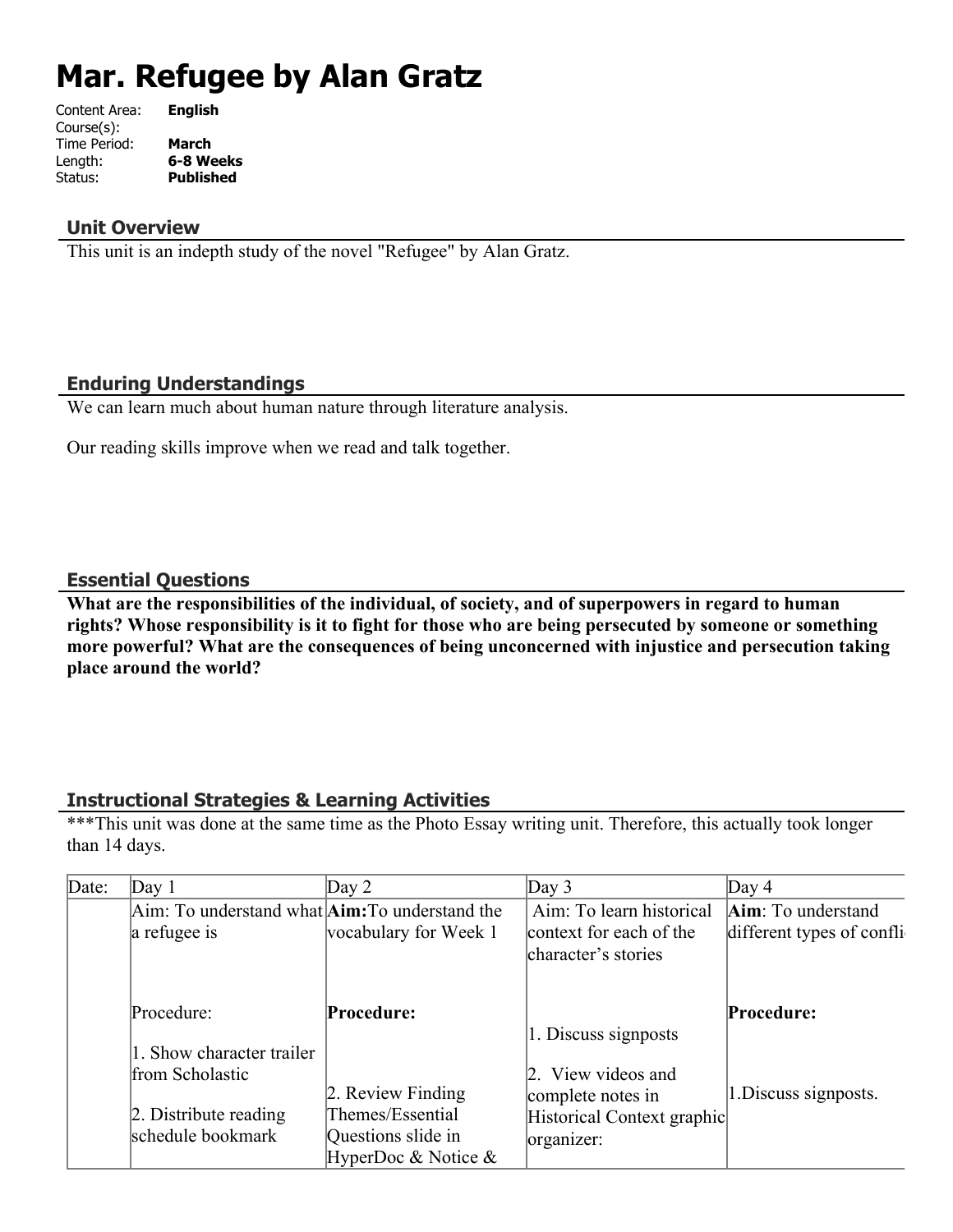|       | 3. Show "What is a<br>refugee" video by<br>TedED. Pair/share<br>discussion questions.<br>4. Distribute novels and<br>post its. Place post it with vocab<br>first/last name in the<br>inside cover of the novel.<br>5. View "Interview with"<br>Alan Gratz"(10 mins).<br>Pair/share what inspired<br>or surprised you.<br>Assess: vocab WS;<br>discussion | Note<br>Assessment:                                                                                                                                                    | Padlet | Assessment:<br>comprehension questions;                                                     | activities<br>Assessment: | Read "8 Things You<br>Should Know about<br>Refugees" by World<br>Relief, and write in Pad<br>2 things I found out, 1<br>thing that is interesting,<br>question I still have)<br>4. View Types of Confl<br>$\&$ Theme slides in<br>HyperDoc and complet<br>Signposts; comprehensi<br>questions; NearPod;<br>hyperdoc activities |
|-------|----------------------------------------------------------------------------------------------------------------------------------------------------------------------------------------------------------------------------------------------------------------------------------------------------------------------------------------------------------|------------------------------------------------------------------------------------------------------------------------------------------------------------------------|--------|---------------------------------------------------------------------------------------------|---------------------------|--------------------------------------------------------------------------------------------------------------------------------------------------------------------------------------------------------------------------------------------------------------------------------------------------------------------------------|
| Date: | Day $6$<br>Aim: To try and understand<br>the decisions that refugees<br>are forced to make                                                                                                                                                                                                                                                               | Day 7<br>Aim: To create a bio<br>poem/silhouette including<br>theme for a character from<br>the novel                                                                  |        | Day $8$<br>Aim: To demonstrate<br>understanding of novel                                    |                           | Day 9<br>Aim: To demoi<br>understanding                                                                                                                                                                                                                                                                                        |
|       | Procedure:<br>1. Complete Syrian Journey:<br>Choose Your Escape (BBC)<br>and complete worksheet<br>2. Pair/share. Collect<br>2. Read novel                                                                                                                                                                                                               | Procedure:<br>2. Introduce Bio Poem. Show<br>guidelines and sample.<br>3. Show Silhouette/Theme<br>guidelines and sample.<br>4. Vote on character using<br>Google Form |        | Assess: Comprehension<br>check; signposts; theme<br>slide; flipgrid response;<br>vocabulary |                           | Assess: Compr<br>check; signpos<br>SGO                                                                                                                                                                                                                                                                                         |
|       | Assess: Choose your escape                                                                                                                                                                                                                                                                                                                               | 5. Complete Syrian<br>Interactive Activity                                                                                                                             |        |                                                                                             |                           |                                                                                                                                                                                                                                                                                                                                |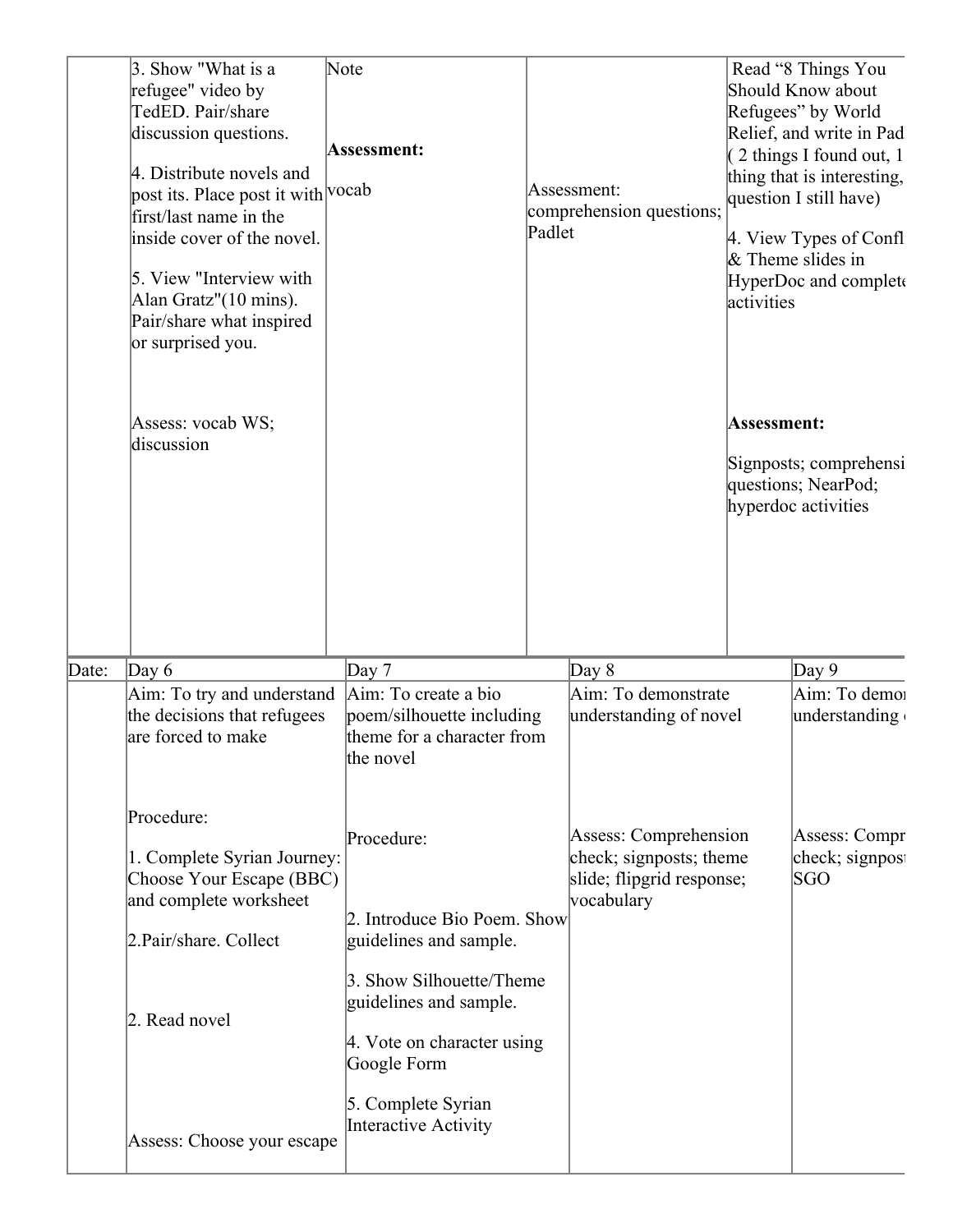| WS | 6. Receive character for Bio<br>Poem/Silhouette |  |
|----|-------------------------------------------------|--|
|    | Assess: activity                                |  |
|    |                                                 |  |

| Date: | Day $11$                                                     | Day $12$                                                                                        | Day $13$                                                                                | Da                |
|-------|--------------------------------------------------------------|-------------------------------------------------------------------------------------------------|-----------------------------------------------------------------------------------------|-------------------|
|       | Pair/share and collect Bio Poem Aim: To demonstrate          |                                                                                                 | $Aim$ : To self-reflect on areas of $Air$                                               |                   |
|       | Distribute Silhouette/Theme<br>Project Rubric                | understanding of the novel<br>Refugee                                                           | growth in reading this year. To<br>write a letter of advice to<br>incoming 7th graders. | act               |
|       | Photo Essay Drafting<br>Conclusion and completing<br>Editing |                                                                                                 |                                                                                         | Pro<br>1.6<br>bre |
|       |                                                              | Assess: discussion; signposts;<br>comprehension check; essential<br>question flip grid response | Assess: project; letter                                                                 | As:               |

# **Integration of Career Readiness, Life Literacies and Key Skills**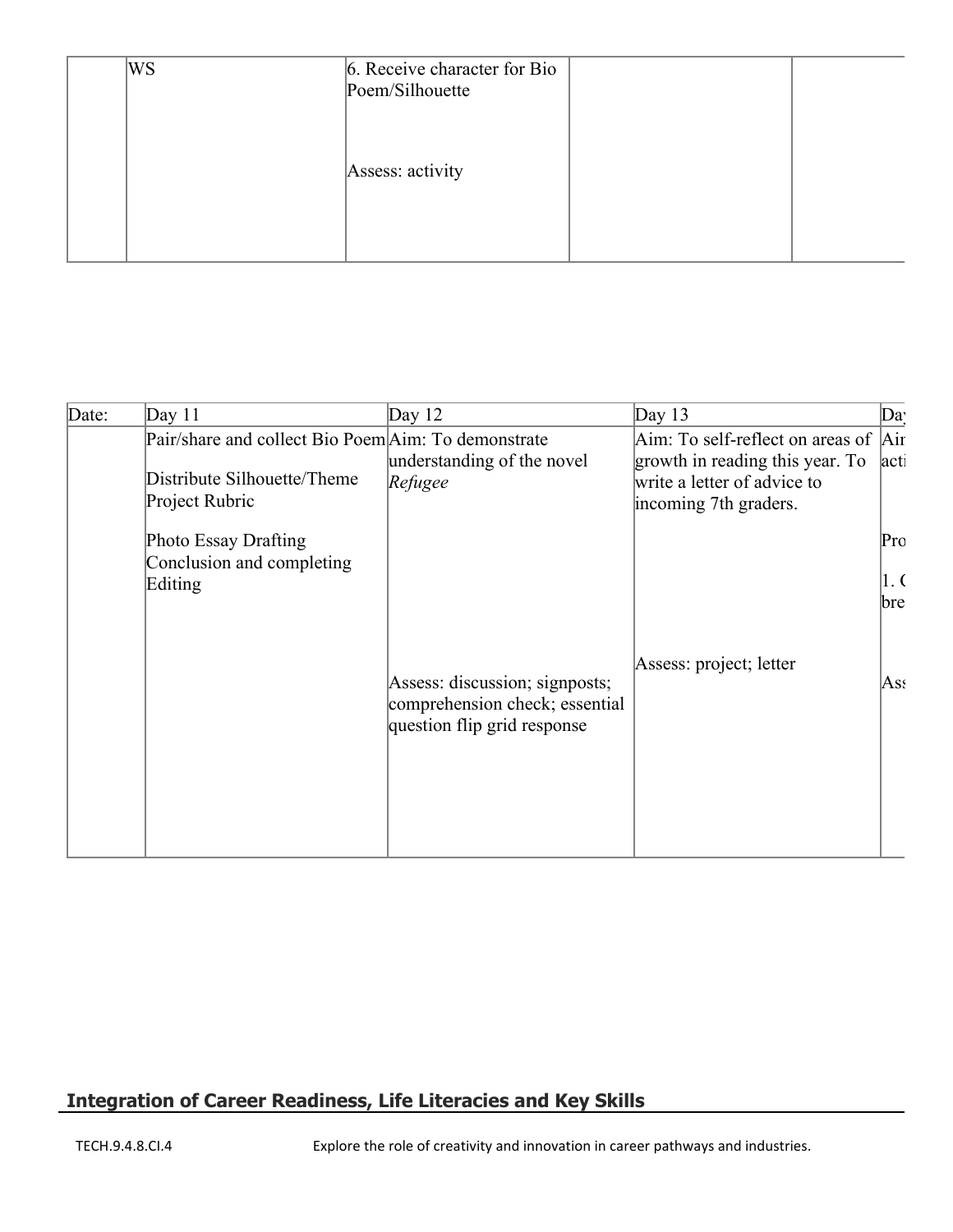| An individual's strengths, lifestyle goals, choices, and interests affect employment and<br>income.                                                                                      |
|------------------------------------------------------------------------------------------------------------------------------------------------------------------------------------------|
| Demonstrate openness to diverse ideas and perspectives through active discussions to<br>achieve a group goal.                                                                            |
| <b>Global and Cultural Awareness</b>                                                                                                                                                     |
| Increases in the quantity of information available through electronic means have<br>heightened the need to check sources for possible distortion, exaggeration, or<br>misrepresentation. |
| Develop multiple solutions to a problem and evaluate short- and long-term effects to<br>determine the most plausible option (e.g., MS-ETS1-4, 6.1.8.CivicsDP.1).                         |
| Multiple solutions often exist to solve a problem.                                                                                                                                       |
| Information and Media Literacy                                                                                                                                                           |
| Explain how career choices, educational choices, skills, economic conditions, and personal<br>behavior affect income.                                                                    |
| Compare past problem-solving solutions to local, national, or global issues and analyze the<br>factors that led to a positive or negative outcome.                                       |
| Critically curate multiple resources to assess the credibility of sources when searching for<br>information.                                                                             |
| Critical Thinking and Problem-solving                                                                                                                                                    |
| Examine challenges that may exist in the adoption of new ideas (e.g., 2.1.8.SSH,<br>6.1.8. Civics PD. 2).                                                                                |
| Identify specific examples of distortion, exaggeration, or misrepresentation of<br>information.                                                                                          |
| Model how to navigate cultural differences with sensitivity and respect (e.g., 1.5.8.C1a).                                                                                               |
| Explain how an individual's online behavior (e.g., social networking, photo exchanges,<br>video postings) may impact opportunities for employment or advancement.                        |
| <b>Career Awareness and Planning</b>                                                                                                                                                     |
|                                                                                                                                                                                          |

#### **Technology and Design Integration**

Students will interact with the unit using the Smartboard, Chromebooks, Google Classroom.

|                   | Troubleshooting a problem is more effective when knowledge of the specific device along<br>with a systematic process is used to identify the source of a problem. |
|-------------------|-------------------------------------------------------------------------------------------------------------------------------------------------------------------|
| CS.6-8.8.1.8.CS.4 | Systematically apply troubleshooting strategies to identify and resolve hardware and<br>software problems in computing systems.                                   |

## **Interdisciplinary Connections**

Social Study themes are discussed.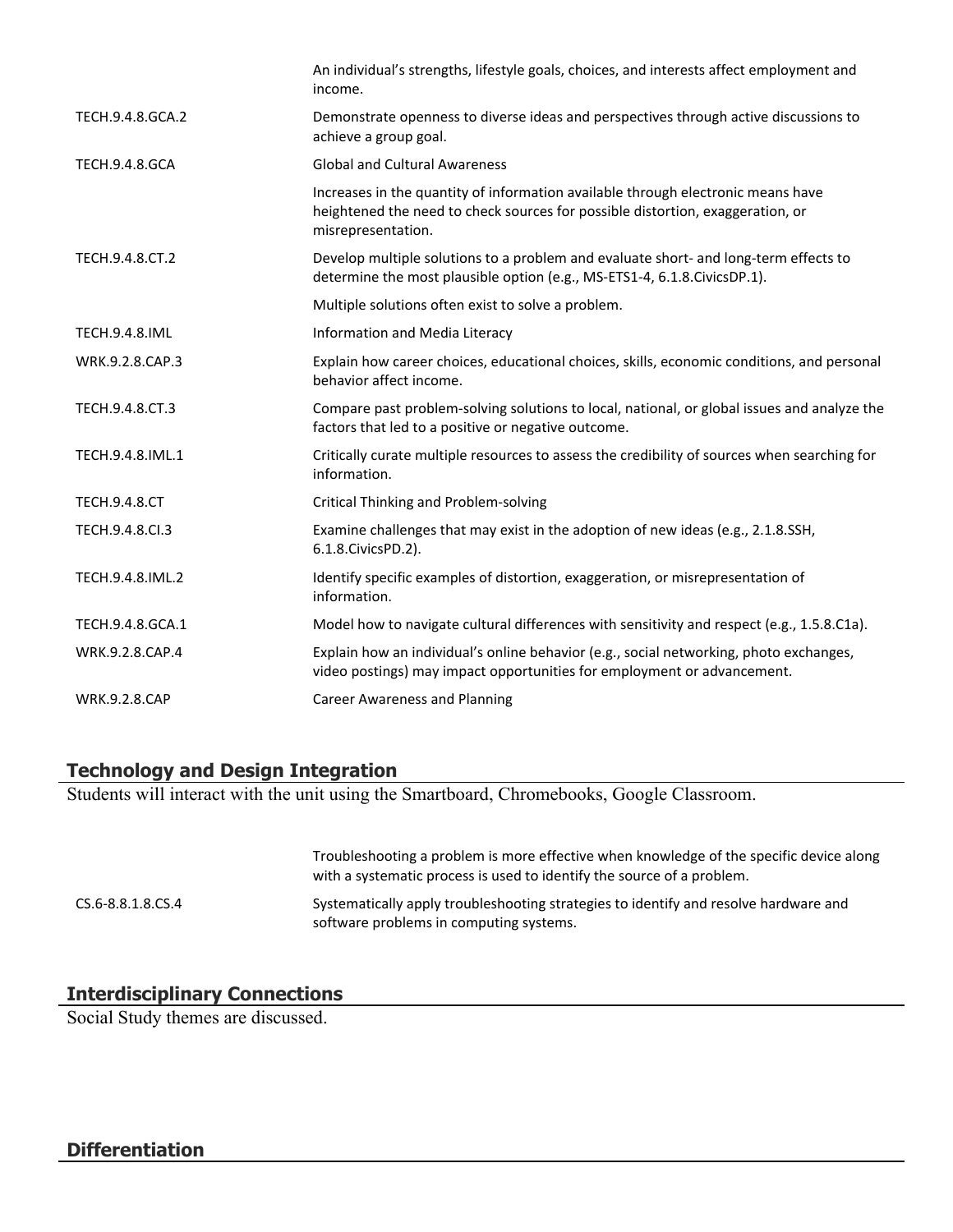- Understand that gifted students, just like all students, come to school to learn and be challenged.
- Pre-assess your students. Find out their areas of strength as well as those areas you may need to address before students move on.
- Consider grouping gifted students together for at least part of the school day.
- Plan for differentiation. Consider pre-assessments, extension activities, and compacting the curriculum.
- Use phrases like "You've shown you don't need more practice" or "You need more practice" instead of words like "qualify" or "eligible" when referring to extension work.
- Encourage high-ability students to take on challenges. Because they're often used to getting good grades, gifted students may be risk averse.
- **Definitions of Differentiation Components**:
	- o Content the specific information that is to be taught in the lesson/unit/course of instruction.
	- o Process how the student will acquire the content information.
	- o Product how the student will demonstrate understanding of the content.
	- $\circ$  Learning Environment the environment where learning is taking place including physical location and/or student grouping

#### **Differentiation occurring in this unit:**

Students will be monitored for support or additional challenge questions as needed.

#### **IEP/504**

-audiobook

-schedule bookmarks and check ins

-modified comprehension quizzes

-extended time for assignments

#### **Advanced**

-discussion leaders

-unmodified project expectations

## **Modifications & Accommodations**

Refer to QSAC EXCEL SMALL SPED ACCOMMOCATIONS spreadsheet in this discipline.

#### **Modifications and Accommodations used in this unit:**

See above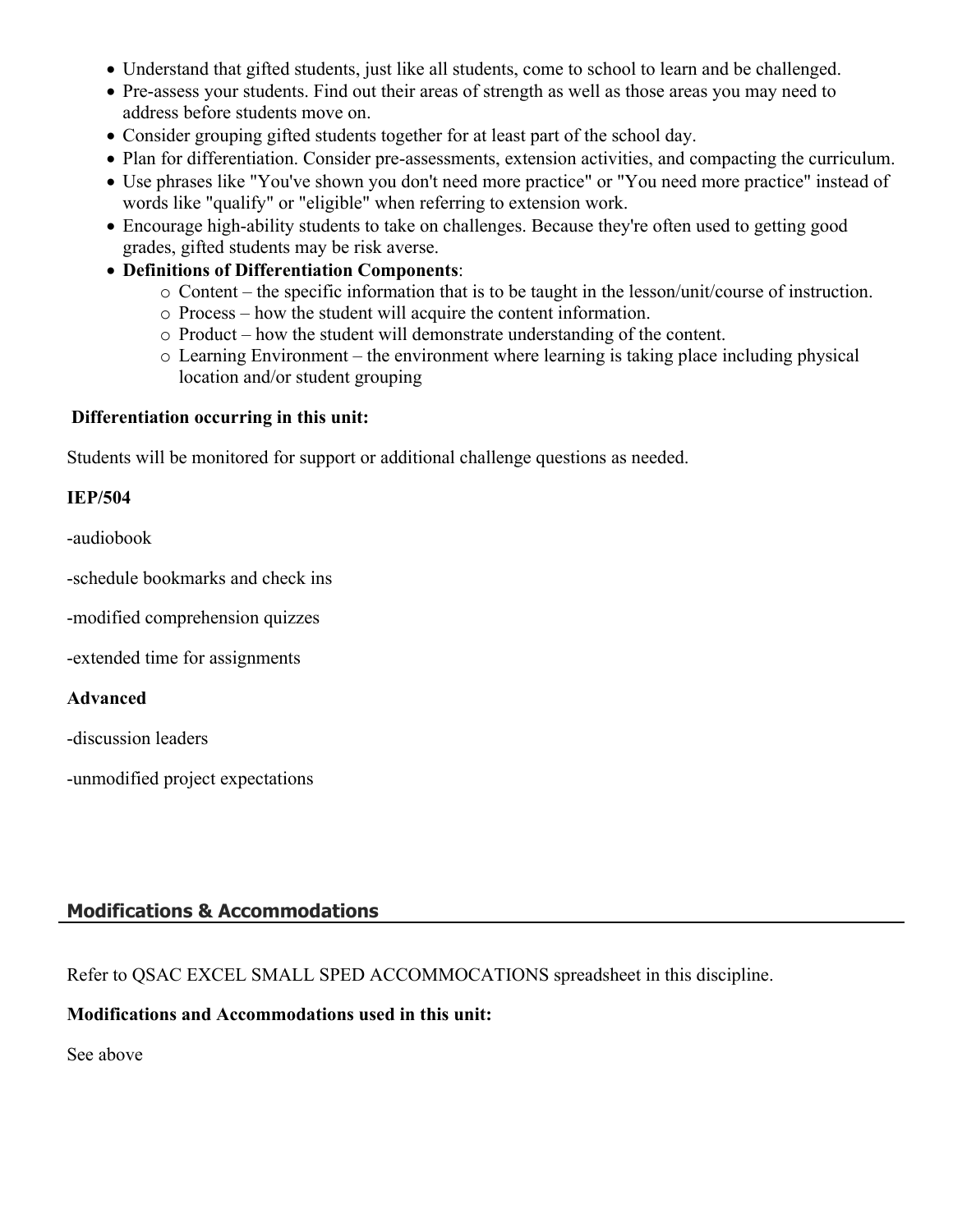#### **Benchmark Assessments**

 **Benchmark Assessments** are given periodically (e.g., at the end of every quarter or as frequently as once per month) throughout a school year to establish baseline achievement data and measure progress toward a standard or set of academic standards and goals.

#### **Schoolwide Benchmark assessments:**

Aimsweb benchmarks 3X a year

Linkit Benchmarks 3X a year

#### **Additional Benchmarks used in this unit:**

See above

Linkit testing 3 times a year.

#### **Formative Assessments**

 Assessment allows both instructor and student to monitor progress towards achieving learning objectives, and can be approached in a variety of ways. **Formative assessment** refers to tools that identify misconceptions, struggles, and learning gaps along the way and assess how to close those gaps. It includes effective tools for helping to shape learning, and can even bolster students' abilities to take ownership of their learning when they understand that the goal is to improve learning, not apply final marks (Trumbull and Lash, 2013). It can include students assessing themselves, peers, or even the instructor, through writing, quizzes, conversation, and more. In short, formative assessment occurs throughout a class or course, and seeks to improve student achievement of learning objectives through approaches that can support specific student needs (Theal and Franklin, 2010, p. 151).

#### **Formative Assessments used in this unit:**

See above

#### **Summative Assessments**

 $\bullet$ 

**Summative assessments** evaluate student learning, knowledge, proficiency, or success at the conclusion of an instructional period, like a unit, course, or program. Summative assessments are almost always formally graded and often heavily weighted (though they do not need to be). Summative assessment can be used to great effect in conjunction and alignment with formative assessment, and instructors can consider a variety of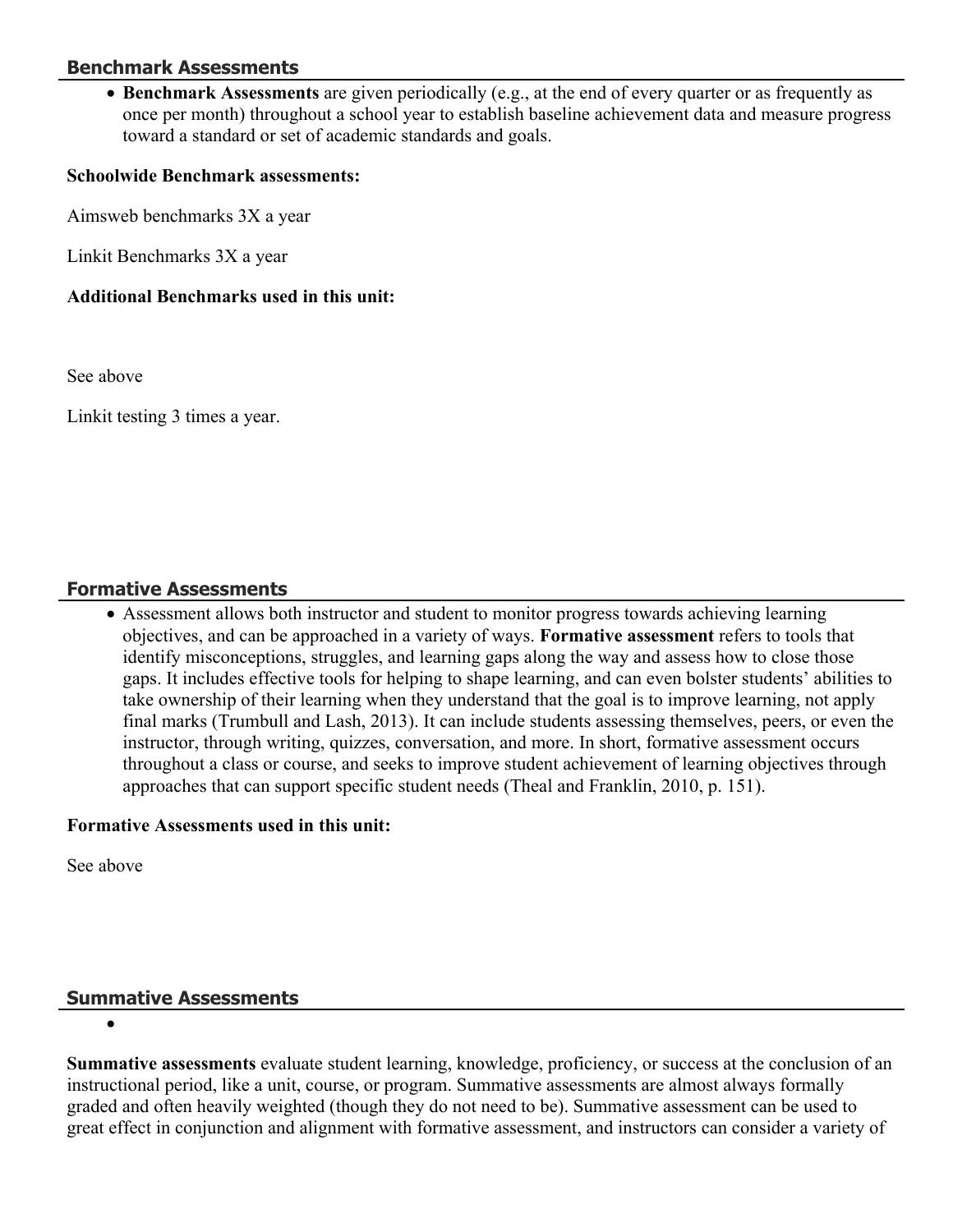ways to combine these approaches.

# **Summative assessments for this unit:**

See above.

#### **Instructional Materials**

Class novels

Supplies and video resources listed above.

# **Standards**

**Social Justice Standards**

#### **<https://www.tolerance.org/frameworks/social-justice-standards>**

| LA.RL.7.10  | By the end of the year read and comprehend literature, including stories, dramas, and<br>poems at grade level text-complexity or above, scaffolding as needed.                                                                    |
|-------------|-----------------------------------------------------------------------------------------------------------------------------------------------------------------------------------------------------------------------------------|
| LA.SL.7.1   | Engage effectively in a range of collaborative discussions (one-on-one, in groups, and<br>teacher-led) with diverse partners on grade 7 topics, texts, and issues, building on others'<br>ideas and expressing their own clearly. |
| LA.SL.7.1.A | Come to discussions prepared, having read or researched material under study; explicitly<br>draw on that preparation by referring to evidence on the topic, text, or issue to probe and<br>reflect on ideas under discussion.     |
| LA.RL.7.1   | Cite several pieces of textual evidence and make relevant connections to support analysis<br>of what the text says explicitly as well as inferences drawn from the text.                                                          |
| LA.RL.7.2   | Determine a theme or central idea of a text and analyze its development over the course<br>of the text; provide an objective summary of the text.                                                                                 |
| LA.SL.7.1.D | Acknowledge new information expressed by others and, when warranted, modify their<br>own views.                                                                                                                                   |
| LA.L.7.6    | Acquire and use accurately grade-appropriate general academic and domain-specific<br>words and phrases; gather vocabulary knowledge when considering a word or phrase<br>important to comprehension or expression.                |
| LA.SL.7.1.C | Pose questions that elicit elaboration and respond to others' questions and comments<br>with relevant observations and ideas that bring the discussion back on topic as needed.                                                   |
| LA.SL.7.4   | Present claims and findings, emphasizing salient points in a focused, coherent manner<br>with pertinent descriptions, facts, details, and examples; use appropriate eye contact,<br>adequate volume, and clear pronunciation.     |
| LA.L.7.1    | Demonstrate command of the conventions of standard English grammar and usage when<br>writing or speaking.                                                                                                                         |
| LA.L.7.2    | Demonstrate command of the conventions of standard English capitalization, punctuation,                                                                                                                                           |